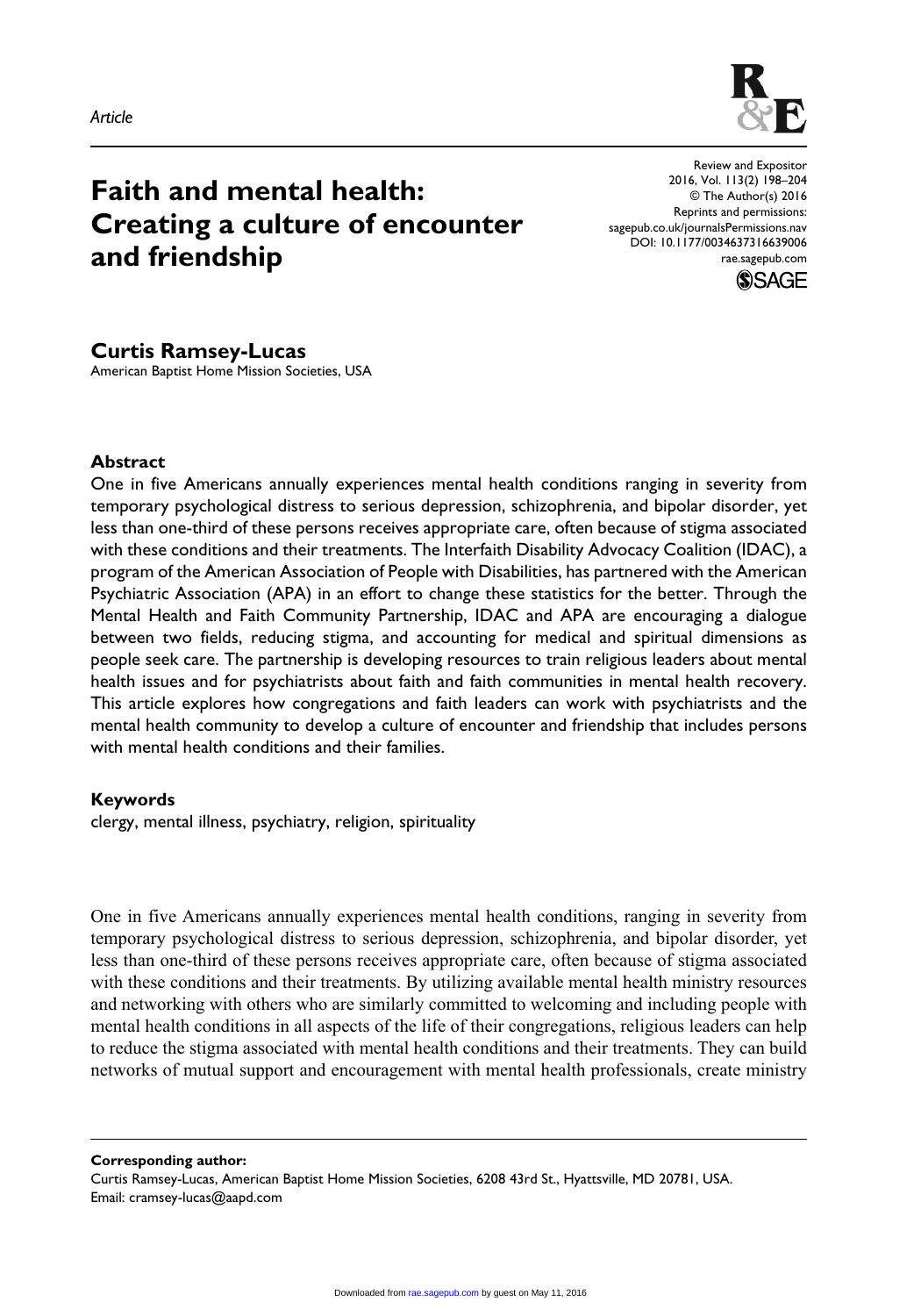models and best practices that can be shared and replicated elsewhere, network, collaborate, and learn from other mental health ministries.

Fortunately there are a number of organizations with resources to help religious leaders start or strengthen a mental health ministry, including Pathways to Promise, Mental Health Ministries, and the Interfaith Network on Mental Illness, and initiatives such as the Mental Health and Faith Community Partnership, which is bringing together religious leaders and psychiatrists to create resources and opportunities for mutual understanding and action among members of the faith and psychiatric communities. Together, these efforts can reduce stigma and improve the quality and accessibility of care for individuals living with mental health conditions and their families.

#### **Grounded in faith**

In 2012, I represented American Baptist Home Mission Societies on the Steering Committee of the Interfaith Disability Advocacy Coalition (IDAC). Today, I coordinate the work of the coalition. IDAC, a program of the American Association of People with Disabilities (AAPD), is a diverse, nonpartisan coalition of thirty-three national religious organizations from the Christian, Jewish, Muslim, Hindu, and Sikh traditions, the core spiritual values of which affirm the rights and dignity of people with disabilities. IDAC seeks to mobilize the religious community to speak out and take action on disability policy concerns with Congress, the president and administration, and society at large. Our policy focus centers on independence and community living, employment, education, and healthcare.

Following the December 2012 mass shooting at Sandy Hook Elementary School in Newtown, Connecticut, and in the midst of a rising public discussion of the relationship between mental health conditions and violence, particularly mass violence, IDAC sought to respond and make a positive contribution to the conversation.

I chaired a special committee tasked with conducting an ongoing dialogue on issues of mental health and gun violence and, in April of 2013, AAPD published *Grounded in Faith: Resources on Mental Health and Gun Violence*. <sup>1</sup> *Grounded in Faith* is a compendium of available resources intended to help IDAC members and other religious organizations become better informed and to take action consistent with our shared understanding of the inherent dignity of men, women, and children with mental health conditions.

*Grounded in Faith* is intended for use by congregational leaders, disability rights advocates, and other concerned citizens who wish to ensure that the ongoing debate on gun control does not further stigmatize people with mental health conditions or deprive them of their rights and freedoms. While lamenting the toll of gun violence that takes the lives of eighty Americans each day, the report cautions against broad characterizations that

stigmatize millions of Americans with mental illness by suggesting they pose a threat of mass violence. Such characterizations may lead to demands for unwarranted limitations on the constitutional rights and freedoms of persons with mental illness, including rights established under the Olmstead decision which determined that individuals with disabilities have a right to live in community rather than in institutions. Equally important, these negative characterizations and the possible losses of rights and freedoms may discourage many from acknowledging their illness and seeking treatment.2

<sup>1.</sup> *Grounded in Faith: Resources on Mental Health and Gun Violence*. Prepared by the Interfaith Disability Advocacy Coalition (IDAC), a program of the American Association of People with Disabilities, April 2013, [www.aapd.com/what-we-do/interfaith.](www.aapd.com/what-we-do/interfaith)

<sup>2.</sup> *Grounded in Faith*, 2. Olmstead v L.C. and E.W.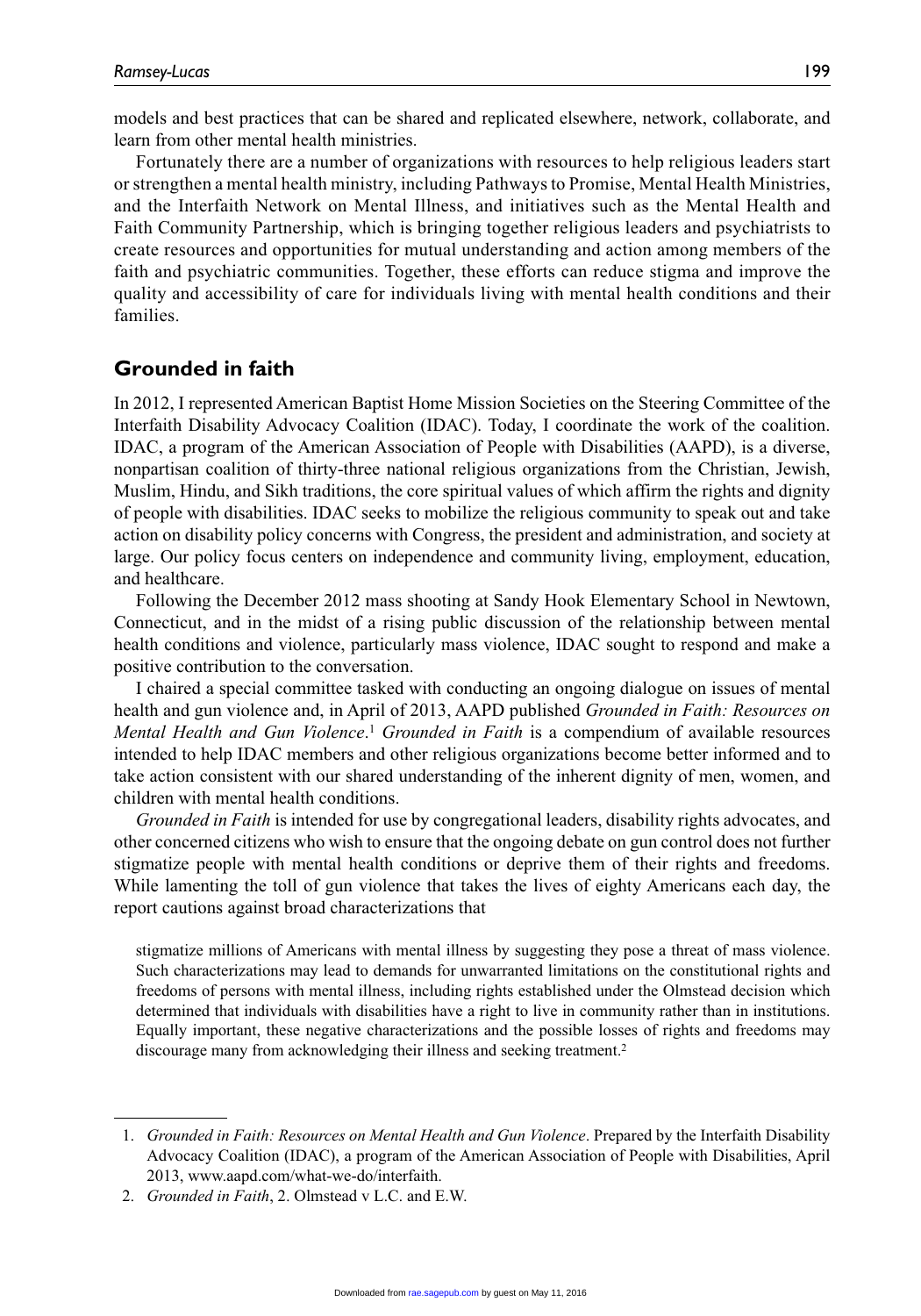IDAC Members and other religious organizations recognize the hurtful danger of stigmatizing people with mental health conditions. For example, in "Comfort My People: A Policy Statement on Serious Mental Illness with Study Guide," The Presbyterian Church (USA) states:

Stigma takes the form of negative, inaccurate stereotypes, ostracism, and cruel, ignorant humor. Stigma prevents [mentally] ill persons from seeking treatment in a timely fashion. It diminishes public support for funding of necessary and appropriate services for the mentally ill. It prevents persons who are in recovery from finding meaningful and secure employment and acceptable housing.3

Stigma is often exacerbated in faith communities when mental health conditions are interpreted as rooted in a lack of faith or inadequate attention to prayer—an interpretation that can lead people further into depression or desperation. Stigma associated with mental illness often leaves people feeling excluded or isolated from the community of faith. Susan Gregg-Schroeder, founder of Mental Health Ministries, notes:

The religious community has much work to do to address the shame, guilt and stigma associated with mental illness. Unfortunately, few seminaries incorporate adequate information about mental illness in their core curriculum. Studies show that a majority of individuals with a mental health issue go first to a spiritual leader for help. Yet clergy are often the least effective in providing appropriate support and referral information.4

In our research and discussions we found that as many as 20% of our population now have some form of a mental health condition and that almost half of all Americans will experience symptoms of a mental health condition—mental illness and/or addiction—at some point in their lives. Each of these persons is part of a family that is impacted by the development of a mental health condition. Therefore families also need the care and support of clergy and congregations.

We found that the consensus of experts is that most violence is not committed by people with a mental health condition and that most people with a mental health condition are not violent. Demographic and socioeconomic factors are much more likely to contribute to violence than are mental health conditions. Moreover, individuals with mental health conditions and other disabilities are much more often the victims of violence than the perpetrators.

Additionally, far and away the most common form of violence attributable to mental health conditions is violence against oneself, or suicide. Of the approximately 38,000 suicides each year, 90% involve mental illness.5 *Grounded in Faith* notes:

The elephant in the room for a serious discussion of firearm injuries and mental illness is not homicide. It is suicide. When we bring suicide into the picture of gun violence, mental illness legitimately becomes a strong vector of concern; it should become an important component of effective policy to prevent firearm violence. Suicides account for 61% of all firearm fatalities in the U.S.—19,393 of the 31,672 gun deaths recorded by the CDC in 2010. Suicide is the third leading cause of death in Americans aged 15 to 24, perhaps not coincidentally the age group when young people go off to college, join the military, and

<sup>3.</sup> "Comfort My People: A Policy Statement on Serious Mental Illness with Study Guide," Advisory Committee on Social Witness Policy, Presbyterian Church (USA), 2008, 24.

<sup>4.</sup> Susan Gregg-Schroeder, "Mental Illness and Families of Faith: How Congregations Can Respond," *The Christian Citizen* 2 (2014): 2–3.

<sup>5.</sup> Testimony of Dr. Thomas Insel, Director of National Institute of Mental Health, Summary of the Hearing of the Senate Committee on Health, Education, Labor, and Pensions on "Assessing the State of America's Mental Health System," January 24, 2013. Cited in *Grounded in Faith*, 8.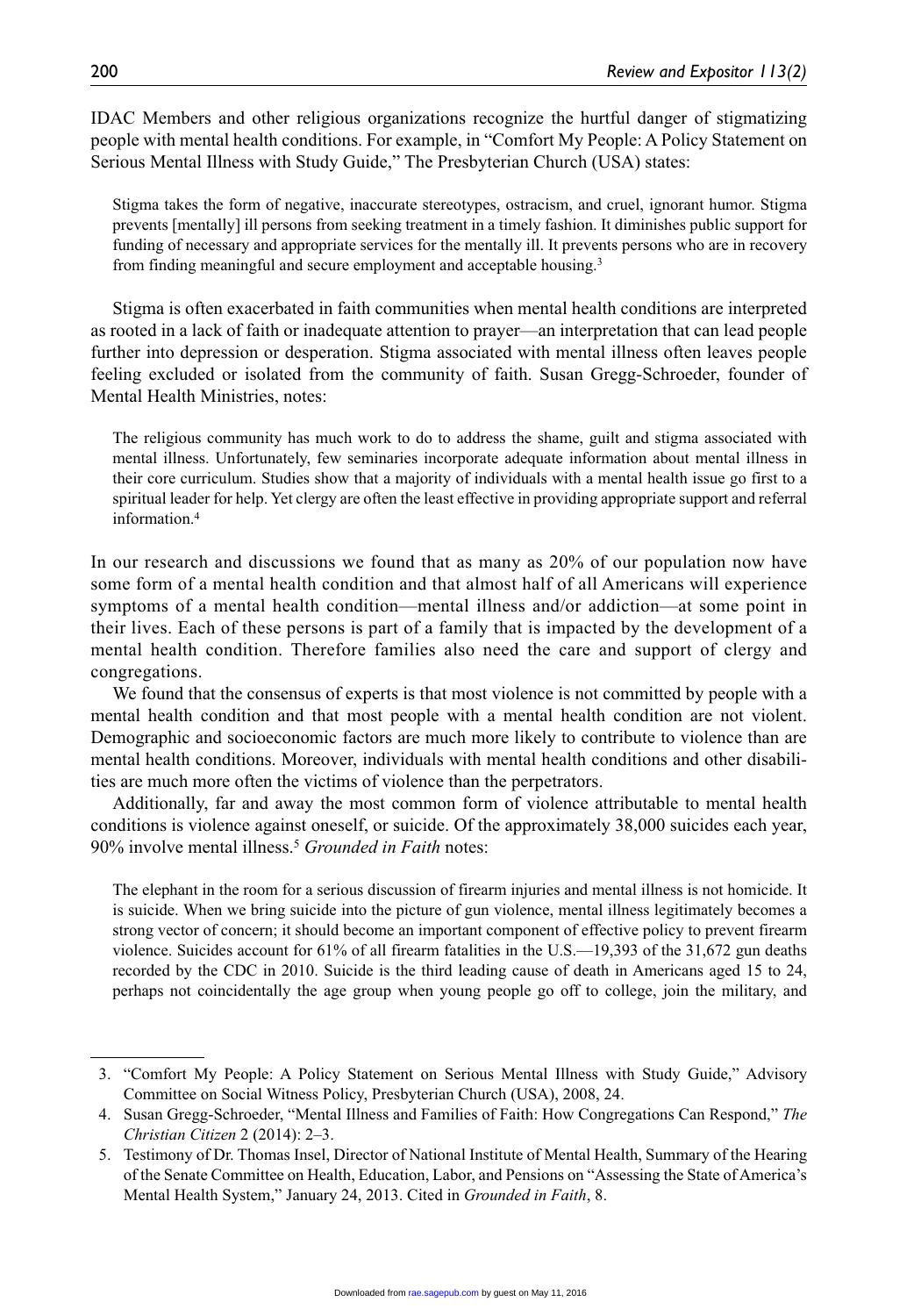experience a first episode of major mental illness if it's bound to happen. The majority of suicide victims had identified mental health problems and a history of some treatment.<sup>6</sup>

In the course of preparing *Grounded in Faith*, we also found IDAC member organizations and partner organizations actively engaged in addressing mental health concerns within and beyond communities of faith. These efforts range from policy development and implementation to the development of educational resources and networks to support those engaged at the congregational and community level of religious life.7

## **The mental health and faith community partnership**

Following the publication of *Grounded in Faith*, I had the privilege of attending the White House Conference on Mental Health held on June 3, 2013. At the conference I met Dr. Paul Summergrad, chair of the Department of Psychiatry at Tufts University, and at that time the president-elect of the American Psychiatric Association (APA). As we talked about the respective aims and interests of our organizations, we recognized each had something to offer and decided to meet again when Dr. Summergrad was next in Washington.

Subsequently, we brought together the leadership of IDAC and APA for a series of meetings that led to the creation of the Mental Health and Faith Community Partnership (MHFCP). On July 11, 2014 we convened a meeting of more than forty leaders from the faith and mental health communities at APA headquarters in Arlington, Virginia, inviting each to bring the best of their respective traditions and practices to the table to create resources and opportunities for mutual understanding and action among members of the faith and psychiatric communities. Our discussion centered on the following goals:

- establishing an ongoing dialogue between psychiatrists and clergy;
- surveying organizations and resources that are already active at the intersection of faith and mental health;
- acknowledging and addressing the stress and mental health needs of clergy and other religious leaders;
- creating new resources to train religious leaders about mental health issues;
- improving mental health education offered in seminaries and pastoral and continuing education programs;
- exploring ways for medical schools and psychiatric residency training programs to address the importance of faith and faith communities as a component of mental health recovery;
- creating new resources that are useful to psychiatrists about faith and faith communities in mental health recovery.

Former Congressman Patrick Kennedy, a co-sponsor of the Mental Health Parity and Addiction Act, spoke at the meeting. He described his own recovery from alcohol and substance abuse and the role that spirituality and psychiatric treatment has played in that recovery. Dr. Saul Levin, APA CEO and Medical Director, noted: "Faith institutions have tremendous reach into communities. And APA can help in the training of future religious leaders, raising their awareness of mental

<sup>6.</sup> Jeffrey Swanson, "Good News and Bad News About Gun Laws, Mental Illness and Violence – Part 1," Harvard Bill of Health blog, [http://blogs.harvard.edu/billofhealth/2012/10/05/good-news-and-bad-news](http://blogs.harvard.edu/billofhealth/2012/10/05/good-news-and-bad-news-about-gun-laws-mental-illness-and-violence-part-1)[about-gun-laws-mental-illness-and-violence-part-1](http://blogs.harvard.edu/billofhealth/2012/10/05/good-news-and-bad-news-about-gun-laws-mental-illness-and-violence-part-1) (accessed February 5, 2016). Cited in *Grounded in Faith*, 5.

<sup>7.</sup> For a list of these organizations and resources, see *Grounded in Faith*, 7.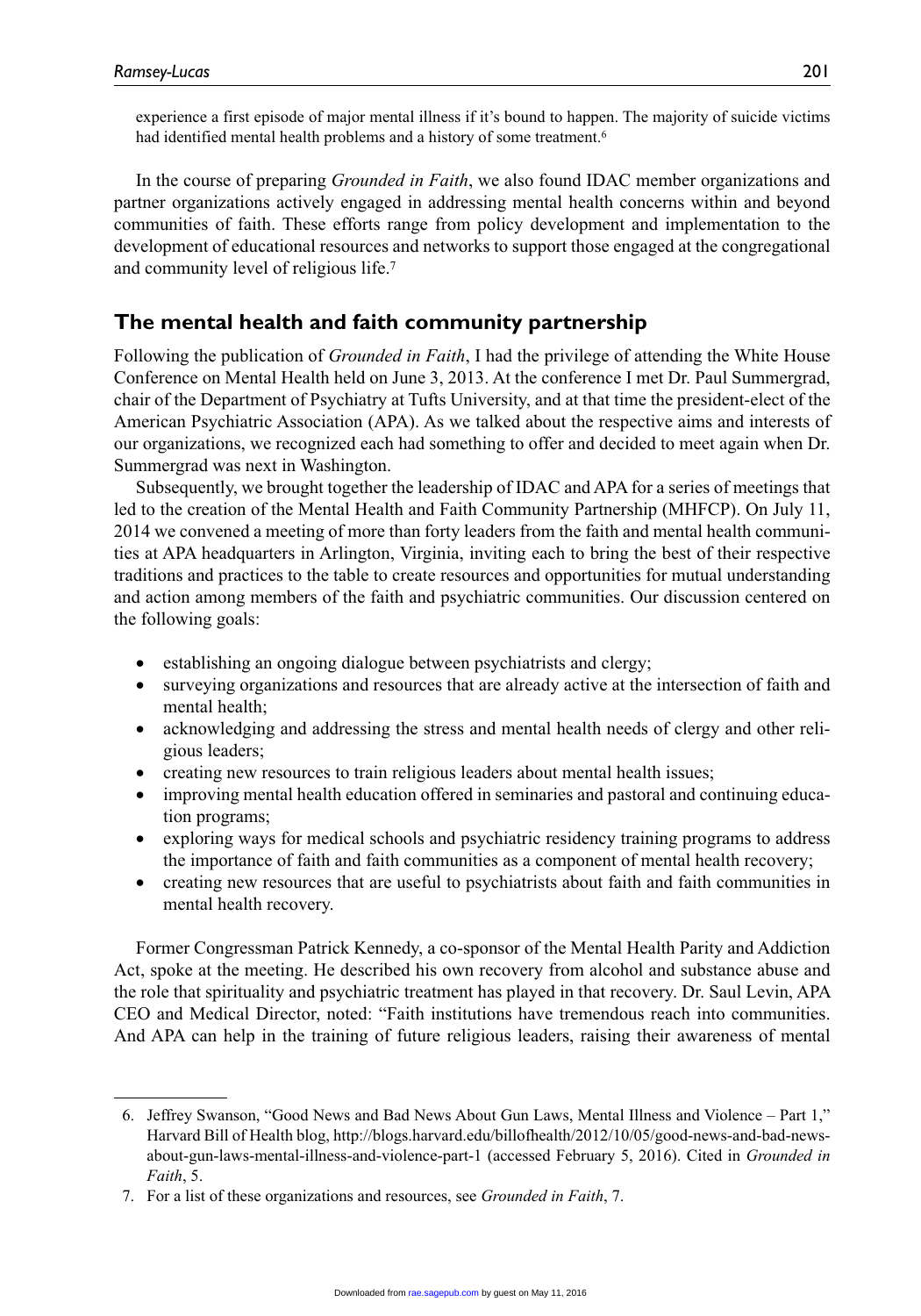illnesses and the availability of treatment. A stronger dialogue between clergy and psychiatrists can only help patients."8

Following the meeting, American Baptist Home Mission Societies published an issue of *The Christian Citizen* on "Communities of Care: The Church and Mental Illness," including contributions from some of the participants in the MHFCP meeting and those who had served as advisors to the process.9

At its annual meeting in May 2015 the American Psychiatric Association Foundation launched two resources developed by the MHFCP to help faith leaders better understand mental illness and treatment, and to better help individuals and families in their congregations facing mental health challenges: a twenty page booklet, "Mental Health: A Guide for Faith Leaders"; and a companion two-page "Quick Reference Guide on Mental Health for Faith Leaders."10 These resources recognize that because religion and spirituality often play a vital role in healing, people experiencing mental health concerns often turn first to a faith leader. The Guide notes:

From a public-health perspective, faith community leaders are gatekeepers or "first-responders" when individuals and families face mental health or substance use problems. In that role they can help dispel misunderstandings, reduce stigma associated with mental illness and treatment, and facilitate treatment for those in need.<sup>11</sup>

The Guide seeks to help faith leaders understand more about mental health, mental illness, and treatment, and to help break down the barriers that prevent people from seeking the care they need. It includes a general overview of mental health and mental health conditions and information on how faith leaders can provide support, including how to create a more inclusive and welcoming community, when and how to make a referral to professional mental health services, and ways to deal with resistance to accepting mental health treatment.

## **What you can do**

Religious leaders can model openness and resilience by encouraging their congregations to cultivate mental, physical, and spiritual well-being and by being open to seeking help for themselves if needed. Specifically, congregations can take the following steps toward creating a more inclusive and welcoming environment:

•• *Begin where you are, but begin*: Learn about mental illness. Identify misunderstandings, myths, and stigma through open discussion. Review "Mental Health: A Guide for Faith Leaders" and "Quick Reference Guide on Mental Health for Faith Leaders," available from the American Psychiatric Association Foundation at [www.psychiatry.org/faith.](www.psychiatry.org/faith) See also two introductory resources from Interfaith Network on Mental Illness, "10 Steps for Developing a Mental Health Ministry in Your Congregation," and "10 Things Faith Leaders Can Do to Make the World a Better Place for People with Mental Illnesses," available at<www.inmi.us>.

<sup>8.</sup> Mark Moran, "APA Hosts Meeting to Build Bridges Between Faith, Mental Health Communities," *Psychiatric News* (August 1, 2014), 34.

<sup>9.</sup> *The Christian Citizen* 2 (2014), [http://www.abhms.org/resources/christian\\_citizen/cc2014\\_2.cfm](http://www.abhms.org/resources/christian_citizen/cc2014_2.cfm)  (accessed February 5, 2016).

<sup>10.</sup> "Mental Health: A Guide for Faith Leaders and Quick Reference Guide for Faith Leaders," American Psychiatric Association Foundation, May 2015, [http://www.psychiatry.org/psychiatrists/cultural-compe](http://www.psychiatry.org/psychiatrists/cultural-competency/faith-community-partnership)[tency/faith-community-partnership](http://www.psychiatry.org/psychiatrists/cultural-competency/faith-community-partnership) (accessed February 5, 2016).

<sup>11.</sup> "Mental Health," 4.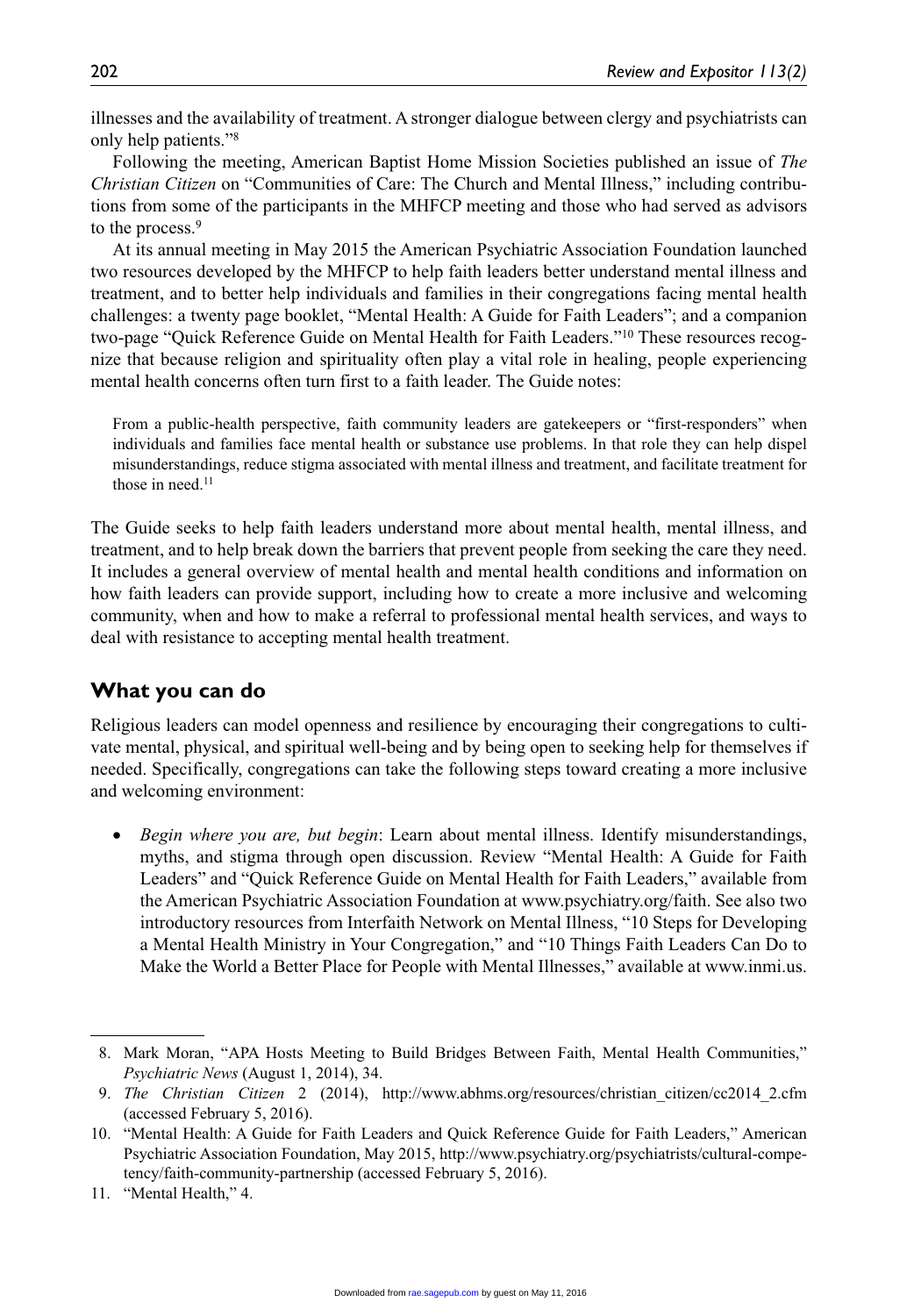- •• *Cultivate an accessible attitude*: Mental health conditions can be isolating for individuals and families. Ensure that they feel welcome in all aspects of your community's spiritual life. Create a safe environment within the place of worship by promoting an atmosphere of openness and inclusiveness. Include prayers for mental health conditions along with other health concerns during worship and prayer meetings.
- *Foster connections*: You are not alone. Congregations exist in a web of relationships and community resources. Develop an inventory of the same. Connect with mental health professionals in your community. Build networks of mutual encouragement, understanding, and support. Explore whether they are willing to refer individuals to your congregation as a place of community, care, compassion, and support.
- •• *Educate and advocate*: Conduct workshops, preach, host lectures to reduce and eliminate stigma associated with mental health conditions, and create greater acceptance in the faith community. Participate in the observance of Mental Health Awareness Month in May and Mental Illness Awareness week in October, utilizing the resources of Mental Health Ministries and others. Invite a mental health professional to address a religious education class or discussion group. Make use of video and downloadable resources from Mental Health Ministries and Interfaith Network on Mental Illness' Caring Clergy Project. Participate in Emotional CPR (eCPR) training (<www.emotional-cpr.org>) or Mental Health First Aid training. Get additional material and referral information from groups like National Alliance on Mental Health (NAMI), the Depression Bipolar Support Alliance (DBSA), Mental Health America (MHA), and the Substance Abuse and Mental Health Services Administration (SAMHSA). Utilize the resources of these organizations to stay informed on legislation surrounding mental health conditions and recovery. Contact elected representatives to share your interests and concerns. Attend local, statewide, and national events on mental health recovery and spirituality.

## **Creating a culture of encounter and friendship**

In May 2013, Pope Francis noted that the Christian faith is an encounter with Jesus and that those who follow Jesus must do what Jesus does: encounter others. "We live in a culture of conflict, fragmentation, a culture in which I throw away what is of no use to me, a culture of waste." Our task, according to Pope Francis, is "to create a 'culture of encounter', a culture of friendship, a culture in which we find brothers and sisters, in which we can also speak with those who think differently, as well as those who hold different beliefs, who do not have the same faith."<sup>12</sup> Although Pope Francis was not referencing persons with mental health conditions as among those who think differently or hold different beliefs, his call to action to create a culture of encounter and friendship is applicable to the challenge the church confronts, to engage in mental health ministries in an effort to reduce stigma associated with mental health conditions and their treatments, and to welcome and include those with the same in all aspects of the worship and service of the church.

Utilizing available mental health ministry resources and networking with others who are similarly committed to welcoming and including people with mental health conditions in all aspects of the life of their congregations, religious leaders can help create and advance a culture of encounter and friendship with individuals with mental health conditions and their families. By building networks of mutual support and encouragement with mental health professionals, creating ministry models and best practices that can be shared and replicated elsewhere, and collaborating and

<sup>12.</sup> "Vigil of Pentecost with the Ecclesial Movements, Address of the Holy Father Francis," Saint Peter's Square, Saturday, May 2013.